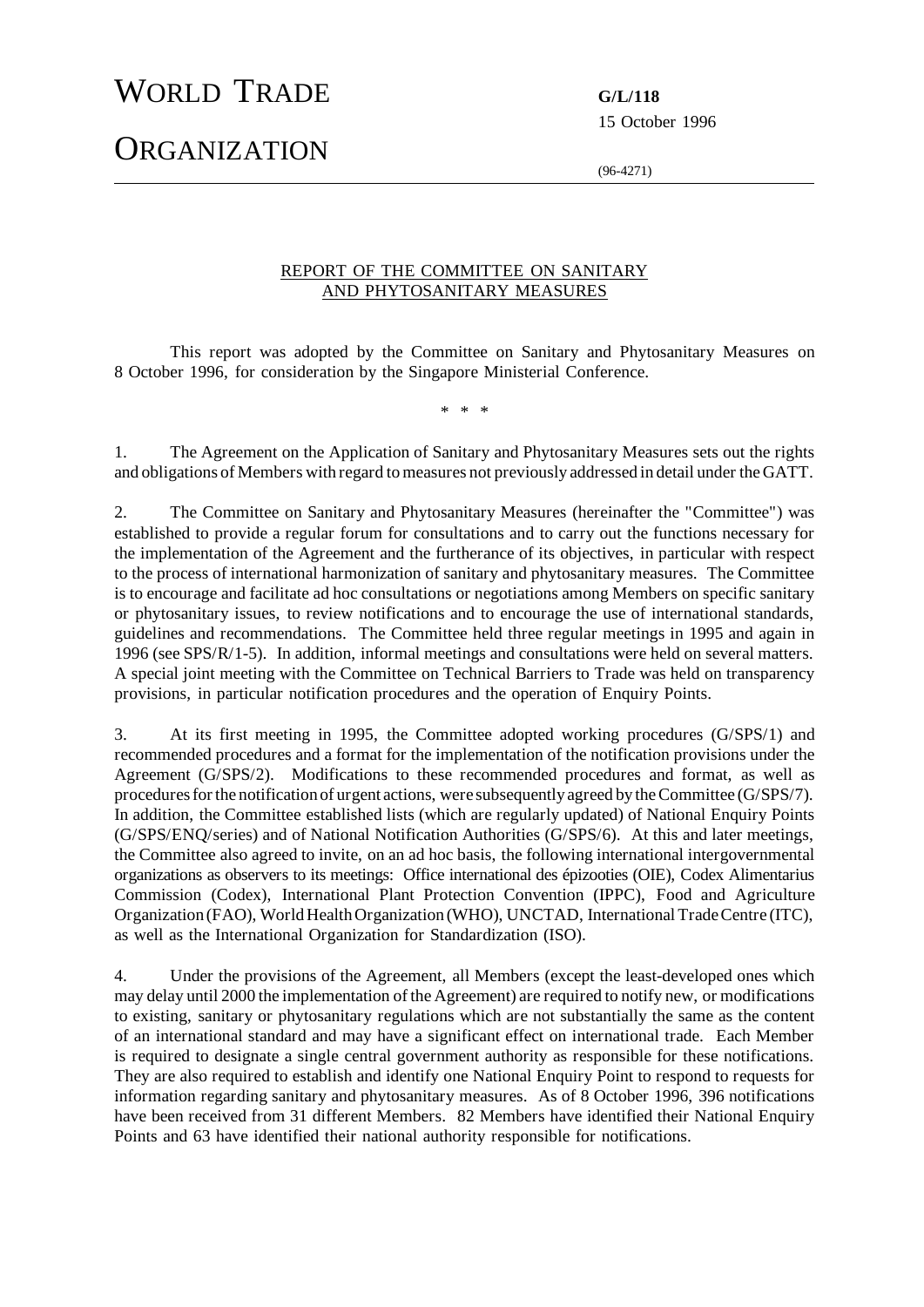5. The Agreement setstwo explicit tasks which the Committee hasinitiated but not yet concluded. Article 5:5 of the Agreement requires the Committee to develop guidelines to further the practical implementation of this provision<sup>1</sup>. In formal and informal consultations, draft guidelines are being developed for future consideration by the Committee.

6. The Agreement requires that the Committee develop a procedure to monitor the process of international harmonization and the use of international standards, guidelines and recommendations. A proposal for such a procedure is under consideration by the Committee. At the same time, the Committee is also examining to what extent, as provided for by the Agreement, information gathered by the relevant international standard-setting bodies may be used. An alternative approach considered by the Committee is the extent to which these bodies might themselves be involved in the monitoring.

7. The Committee has provided a regular forum for the discussion of specific notifications submitted by Members and of concerns regarding notifications, including insufficient time provided for comment. Other issues regarding the implementation of the Agreement have also been considered by the Committee. Some of these relate to specific measures proposed or taken by certain Members which other Members allege violate the provisions of the Agreement, whereas others concern measures which individual Members have taken to further their implementation of the Agreement, such as, for example, with regard to their use of risk assessment. Trade concerns of a more generic nature, relating to sanitary and phytosanitary measures, have also been discussed, including with regard to the establishment of pesticide residue requirements, procedures for the exchange of scientific and technical information between importing and exporting Members, and sub-national measures.

8. Article 14 provides that the least-developed country Members may delay the application of the Agreement until 2000. Other developing country Members may delay the application of provisions not related to transparency until 1 January 1997, if necessary because of a lack of technical expertise orinfrastructure, or ofresources. Also, according to the Agreement, the Committee may, under certain circumstances, grant specific, time-limited exceptions to obligations. Although concerns have been expressed by certain Members that some developing country and least developed country Members could experience difficulties in implementing the notification and other provisions of the Agreement, no specific problems in this regard have been brought before the Committee.

9. The Committee has kept the need for technical assistance under regular consideration. The WTO Secretariat has initiated a series of regional seminars in Africa, Asia, Central and Eastern Europe and Latin America, including a number in cooperation with other relevant international organizations, to assist Members' implementation of the Agreement. Other technical assistance has been provided by the Secretariat, directly by Members and by regional or international organizations. Members with specific technical assistance needs within the scope of Article 9 of the Agreement have been encouraged to make these known to the Committee, as have been Members in a position to offer technical assistance.

<sup>&</sup>lt;sup>1</sup>Article 5:5 states "With the objective of achieving consistency in the application of the concept of appropriate level of sanitary or phytosanitary protection against risks to human life or health, or to animal and plant life or health, each Member shall avoid arbitrary or unjustifiable distinctions in the levels it considers to be appropriate in different situations, if such distinctions result in discrimination or a disguised restriction on international trade. Members shall cooperate in the Committee, in accordance with paragraphs 1, 2 and 3 of Article 12, to develop guidelines to further the practical implementation of this provision. In developing the guidelines, the Committee shall take into account all relevant factors, including the exceptional character of human health risks to which people voluntarily expose themselves."